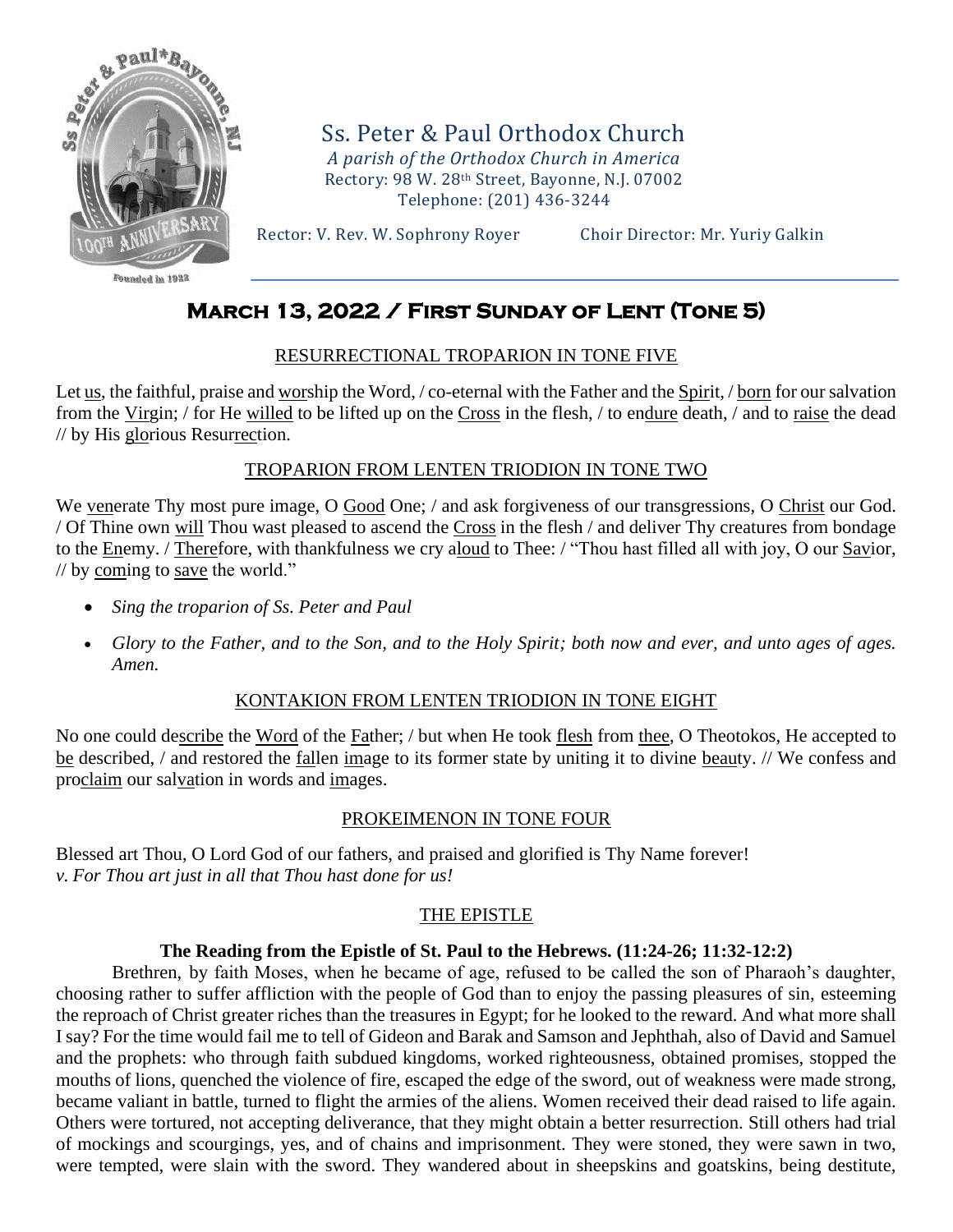afflicted, tormented – of whom the world was not worthy. They wandered in deserts and mountains, in dens and caves of the earth. And all these, having obtained a good testimony through faith, did not receive the promise, God having provided something better for us, that they should not be made perfect apart from us. Therefore, we also, since we are surrounded by so great a cloud of witnesses, let us lay aside every weight, and the sin which so easily ensnares us, and let us run with endurance the race that is set before us, looking unto Jesus, the author and finisher of our faith, who for the joy that was set before Him endured the cross, despising the shame, and has sat down at the right hand of the throne of God.

# ALLELUIA IN TONE FOUR

Alleluia! Alleluia! Alleluia!

*v. Moses and Aaron were among His priests; Samuel also was among those who called on His Name. v. They called to the Lord and He answered them.*

#### THE GOSPEL

## **The Reading from the Holy Gospel according to St. John. (1:43-51)**

The following day Jesus wanted to go to Galilee, and He found Philip and said to him, "Follow Me." Now Philip was from Bethsaida, the city of Andrew and Peter. Philip found Nathanael and said to him, "We have found Him of whom Moses in the law, and also the prophets, wrote – Jesus of Nazareth, the son of Joseph." And Nathanael said to him, "Can anything good come out of Nazareth?" Philip said to him, "Come and see." Jesus saw Nathanael coming toward Him, and said of him, "Behold, an Israelite indeed, in whom is no deceit!" Nathanael said to Him, "How do You know me?" Jesus answered and said to him, "Before Philip called you, when you were under the fig tree, I saw you." Nathanael answered and said to Him, "Rabbi, You are the Son of God! You are the King of Israel!" Jesus answered and said to him, "Because I said to you, 'I saw you under the fig tree,' do you believe? You will see greater things than these." And He said to him, "Most assuredly, I say to you, hereafter you shall see heaven open, and the angels of God ascending and descending upon the Son of Man."

• *"All Creation Rejoices in Thee …" is sung instead of "It is Truly Meet …"* 

## COMMUNION HYMNS

Praise the Lord from the heavens, praise Him in the highest! Rejoice in the Lord, O you righteous; praise befits the just! Alleluia! Alleluia! Alleluia!

## TODAY'S SAINTS

Saints commemorated on March 13th: Martyrs Africanus, Publius, and Terence, of Carthage; Martyr Sabinus of Egypt; Hieromartyr Publius, Bishop of Athens; Martyr Alexander of Macedonia; Martyr Christina of Persia; St. Leander, Bishop of Seville; St. Gerald, Abbot of Mayo; St. Ansovinus, Bishop of Camerino; Martyr Roderick of Cordoba and Companions; Translation of the Relics of St. Nicephorus, Patriarch of Constantinople.

## UPCOMING SERVICES

6:00 PM (Friday) – Presanctified Liturgy & General Parastas 5:00 PM (Saturday) – Great Vespers 9:20 AM (Sunday) – Third Hour & Divine Liturgy

# UPCOMING EVENTS

Orthodoxy Sunday Vespers is scheduled for 5:00 PM today at Holy Resurrection Orthodox Church, 285 French Hill Rd., Wayne, New Jersey. Right Rev. Bishop Alexis (Trader) of Bethesda is the homilist. Refreshments to be served in the church parking lot after service.